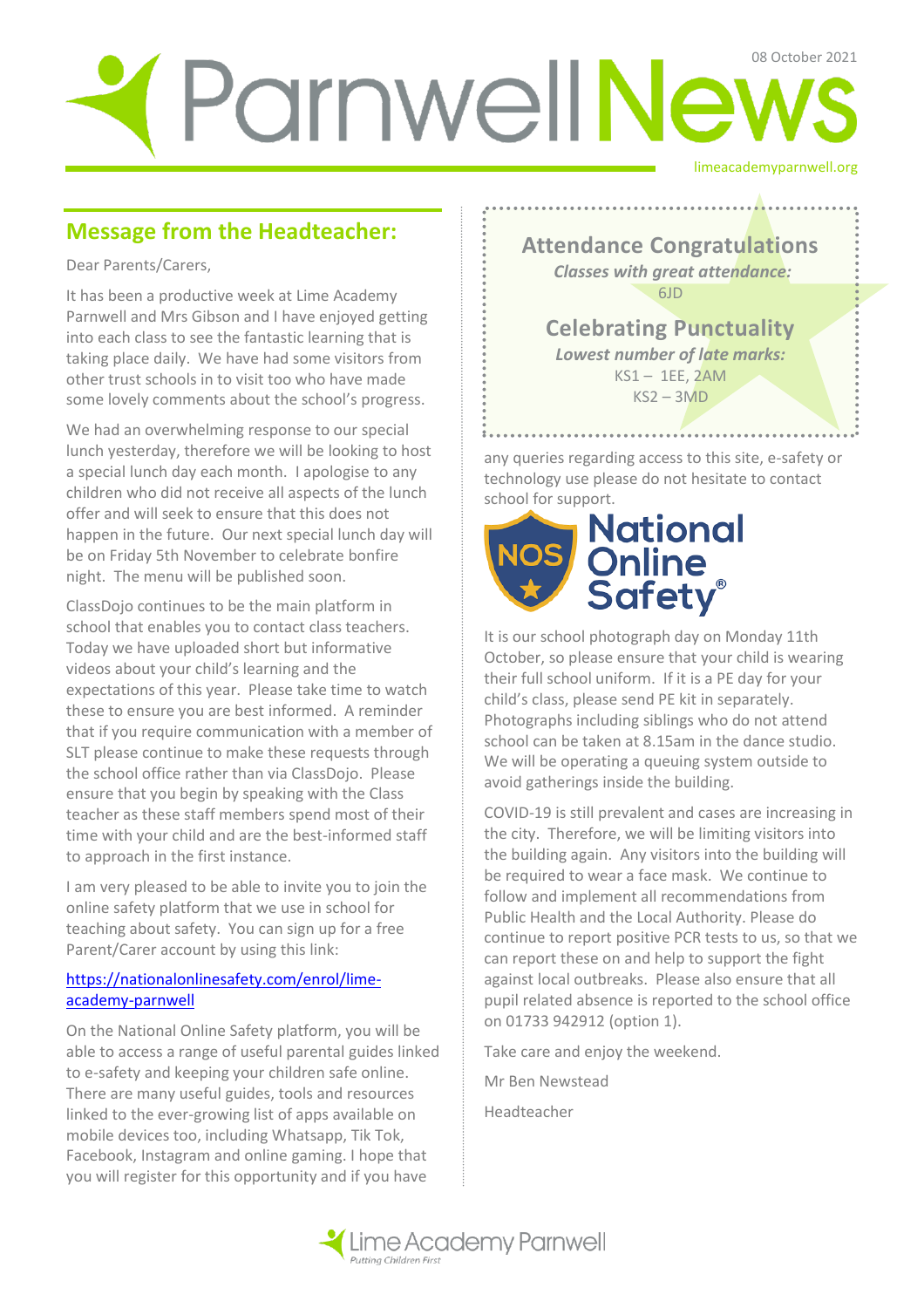## **#Take10ToRead Today**

Today, Lime Academy Parnwell joined the National Literacy Trust for a [Take 10](https://literacytrust.org.uk/communities/take-10/) moment, which was launched by a virtual visit from author-illustrator Tom Percival! He then lead us into our Take 10 moment at 10am which saw pupils reading anything they liked, from books and comics to magazines and articles for 10 minutes.

#### You can follow this link:

<https://youtu.be/372fjINXhVA> to watch the recorded event!







#### **Planting Beans in Year 1**

Children in Year 1 have now started their English unit on 'Instructions'. The instructions they are looking at are based on their book this term: Jack and the Beanstalk. On Thursday they went outside to plant their beans. They watered them and have now put them in the sun ready to watch them grow. They are very excited to see how they'll change over the next few weeks.





## **Year 6 Residential to Grafham Water**

On 26th to 28th January, Year 6 will have the opportunity to attend our Residential trip to the Grafham Water Centre. The children will be taking part in many different outdoor and adventurous activities and will stay in the accommodation attached to the centre for 2 nights. All meals will be provided during their stay. The trip is designed to focus on: working with others, developing teamwork, communication and respect for others, improving own performance, self-awareness, confidence, taking responsibility, problem solving, planning, leadership, creativity and developing outdoor Activity skills.

The trip costs a total of £90 and this can be paid for in monthly instalments.

If you would like your child to take part, please complete the online permission form on Arbor, under the 'Trips' section.

### **Year 6 Breakfast next week**

Year 6 children will be offered breakfast everyday next week in preparation for their practice SATS papers**. If your child is in Year 6 and you would like them to receive breakfast next week, please confirm this on Arbor by clicking through to 'Clubs' and then 'Year 6 Breakfast Club' and registering them.** 

#### **School Photos on Monday**

The School Photographer will be in School this Monday 11<sup>th</sup> October to take your child's School Photo.

If you have other children who are not of primary school age/ do not attend our school but you would like them to have their photo taken with their siblings who are in school, please arrive at the School Office at 8:15am on Monday 11th October to get your photo taken.

If your child has P.E on Monday, then they will need to come to school in their school uniform on this day and bring their P.E kit in a bag to change into once they have had their photo taken.

Please ensure your child is wearing the correct uniform; school jumper/cardigan, tie and shirt so they look smart for their photos.

Lime Academy Parnwell Putting Children Firs